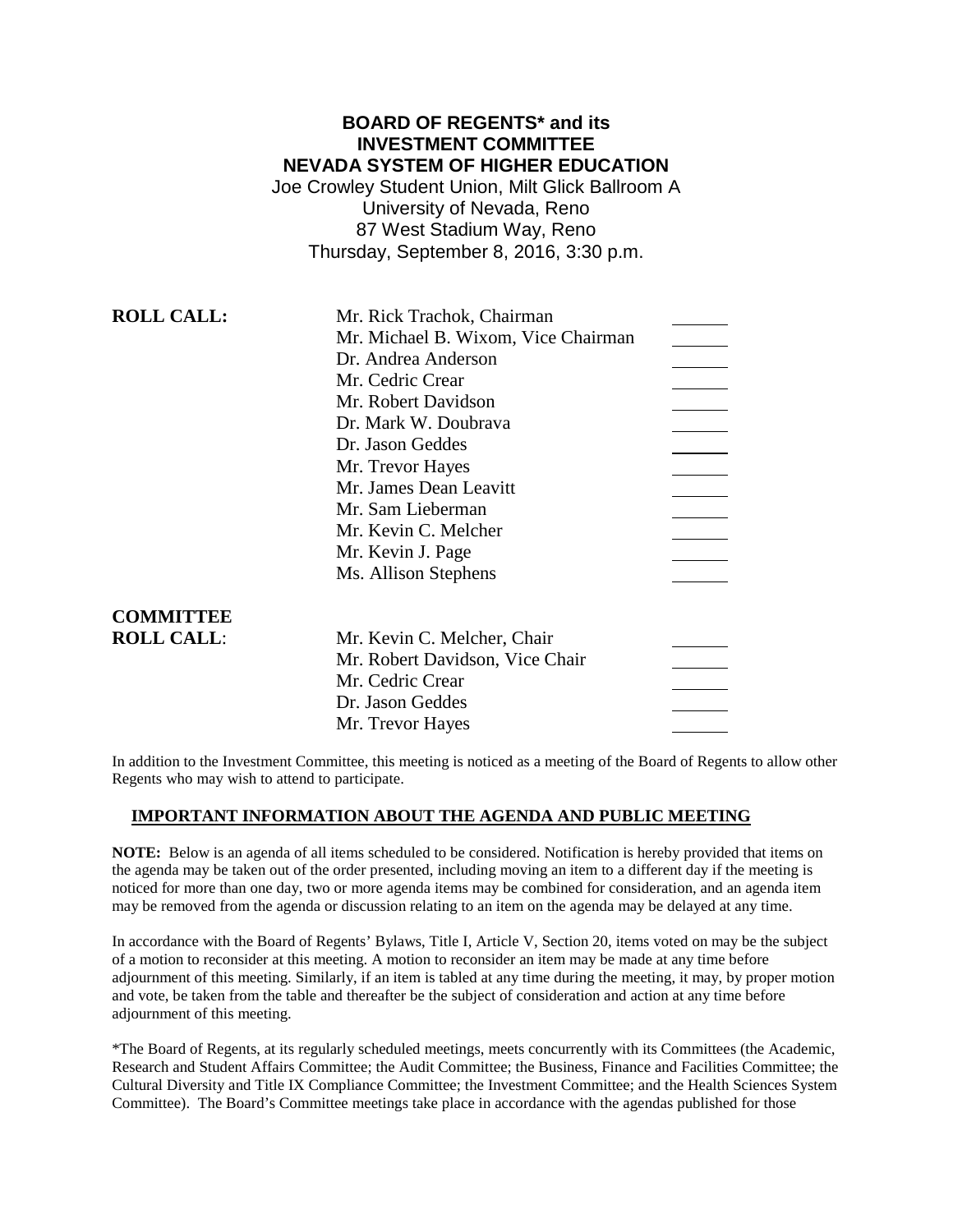Committees. Regents who are not members of the Committees may attend the Committee meetings and participate in the discussion of Committee agenda items. However, action items will only be voted on by the members of each Committee, unless a Regent is temporarily made a member of that Committee under Board of Regents' Bylaws, Title 1, Article VI, Section 6. The full Board of Regents will consider Committee action items in accordance with the Board of Regents' agenda published for the current or for a subsequent meeting.

In accordance with the Board of Regents' Bylaws, Title 1, Art. V, Section 13, a quorum may be gained by telephonic hookup.

Some agenda items are noted as having accompanying reference material. Reference material may be accessed on the electronic version of the agenda by clicking the reference link associated with a particular item. The agenda and associated reference material may also be accessed on the Internet by visiting the Board of Regents' website at:

### <http://system.nevada.edu/Nshe/index.cfm/administration/board-of-regents/meeting-agendas/>

Many public libraries have publicly accessible computer terminals. Copies of the reference material and any additional support materials that are submitted to the Board of Regents' Office and then distributed to the members of the Board of Regents after the mailing of this agenda but before the meeting, will be made available as follows: 1. Copies of any such materials are available at the Board of Regents' Office at 2601 Enterprise Road, Reno, Nevada and the Board of Regents' Office at 4300 S. Maryland Parkway, Las Vegas, Nevada. A copy may be requested by calling Angela R. Palmer at (775) 784-3465; 2. Copies of any such materials will also be available at the meeting site.

Reasonable efforts will be made to assist and accommodate physically disabled persons attending the meeting. Please call the Board office at (775) 784-4958 in advance so that arrangements may be made.

### **1. PUBLIC COMMENT INFORMATION ONLY**

Public comment will be taken during this agenda item. No action may be taken on a matter raised under this item until the matter is included on an agenda as an item on which action may be taken. Comments will be limited to three minutes per person. Persons making comment will be asked to begin by stating their name for the record and to spell their last name. The Committee Chair may elect to allow additional public comment on a specific agenda item when that agenda item is being considered.

In accordance with Attorney General Opinion No. 00-047, as restated in the Attorney General's Open Meeting Law Manual, the Committee Chair may prohibit comment if the content of that comment is a topic that is not relevant to, or within the authority of, the Board of Regents, or if the content is willfully disruptive of the meeting by being irrelevant, repetitious, slanderous, offensive, inflammatory, irrational or amounting to personal attacks or interfering with the rights of other speakers.

### **2. MINUTES FOR POSSIBLE ACTION**

Request is made for the approval of the June 9, 2016, meeting minutes. *[\(Ref. INV-2\)](http://system.nevada.edu/tasks/sites/Nshe/assets/File/BoardOfRegents/Agendas/2016/sept-mtgs/inv-refs/INV-2.pdf)*

*ESTIMATED TIME: 5 mins.*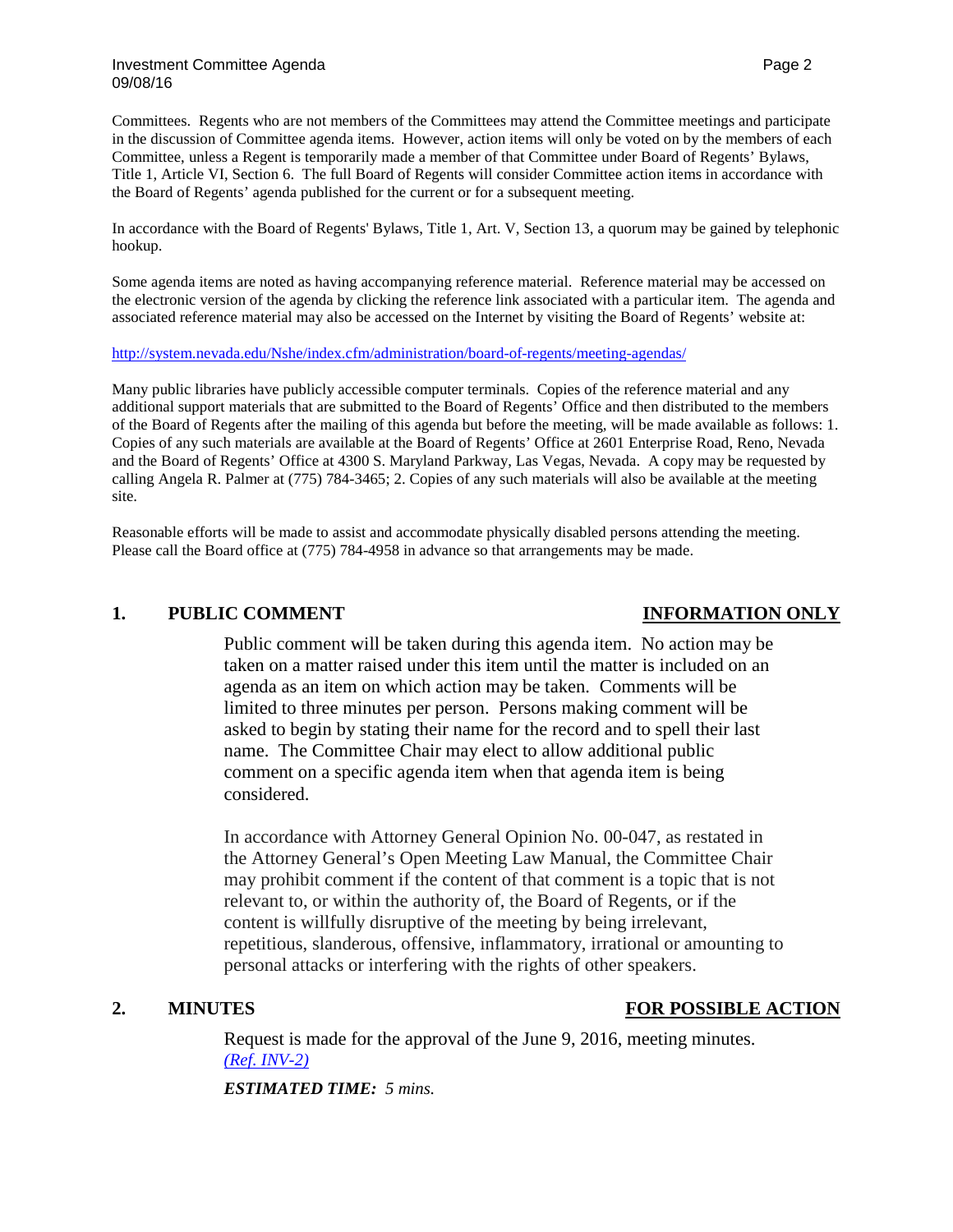# 3. **POOLED ENDOWMENT AND FOR POSSIBLE ACTION OPERATING FUNDS; OPERATING POOL RESERVE**

Staff from Cambridge Associates and System Administration will present a report on asset allocation and investment returns for the pooled Endowment and pooled Operating Funds for the quarter ended June 30, 2016. NSHE staff will also provide an update on the status of the Operating Pool Reserve. Cambridge Associates and System Administration staff may also provide specific recommendations on fund managers, which may include hiring, terminating or changing managers. The Committee may take action based on the report and recommendations, including making recommendations to the Board to change the asset allocation, fund managers and/or strategic ranges for the pooled funds.

*ESTIMATED TIME: 20 mins.*

## **4. OUTSOURCED CHIEF INVESTMENT FOR POSSIBLE ACTION OFFICER SELECTION**

The Committee will receive an update from the Vice Chancellor for Finance, Vic Redding, regarding the selection of the Outsourced Chief Investment Officer(s) (OCIO) for management of the System's Endowment Fund, and status of the contract negotiations. Vice Chancellor Redding will provide recommendations related to:

- Temporary extension of the current advisory contract with Cambridge Associates for 90 days, through December 31, 2016, to facilitate a transition to OCIO.
- Structure, terms and conditions for the contracts for OCIO services from both Cambridge Associates and Russell Investments.

Vice Chancellor Redding will also provide an update regarding the Operating Pool structure. The Committee may recommend that the Vice Chancellor for Finance continue contract negotiations with both bidders for OCIO services and the Chancellor be authorized, after consultation with the Committee Chair and review by the Vice Chancellor for Legal Affairs, to enter into one or more agreements for OCIO services for all, or a portion, of the Endowment Funds; or any other related action. *[\(Ref. INV-4\)](http://system.nevada.edu/tasks/sites/Nshe/assets/File/BoardOfRegents/Agendas/2016/sept-mtgs/inv-refs/INV-4.pdf)*

*ESTIMATED TIME: 45 mins.*